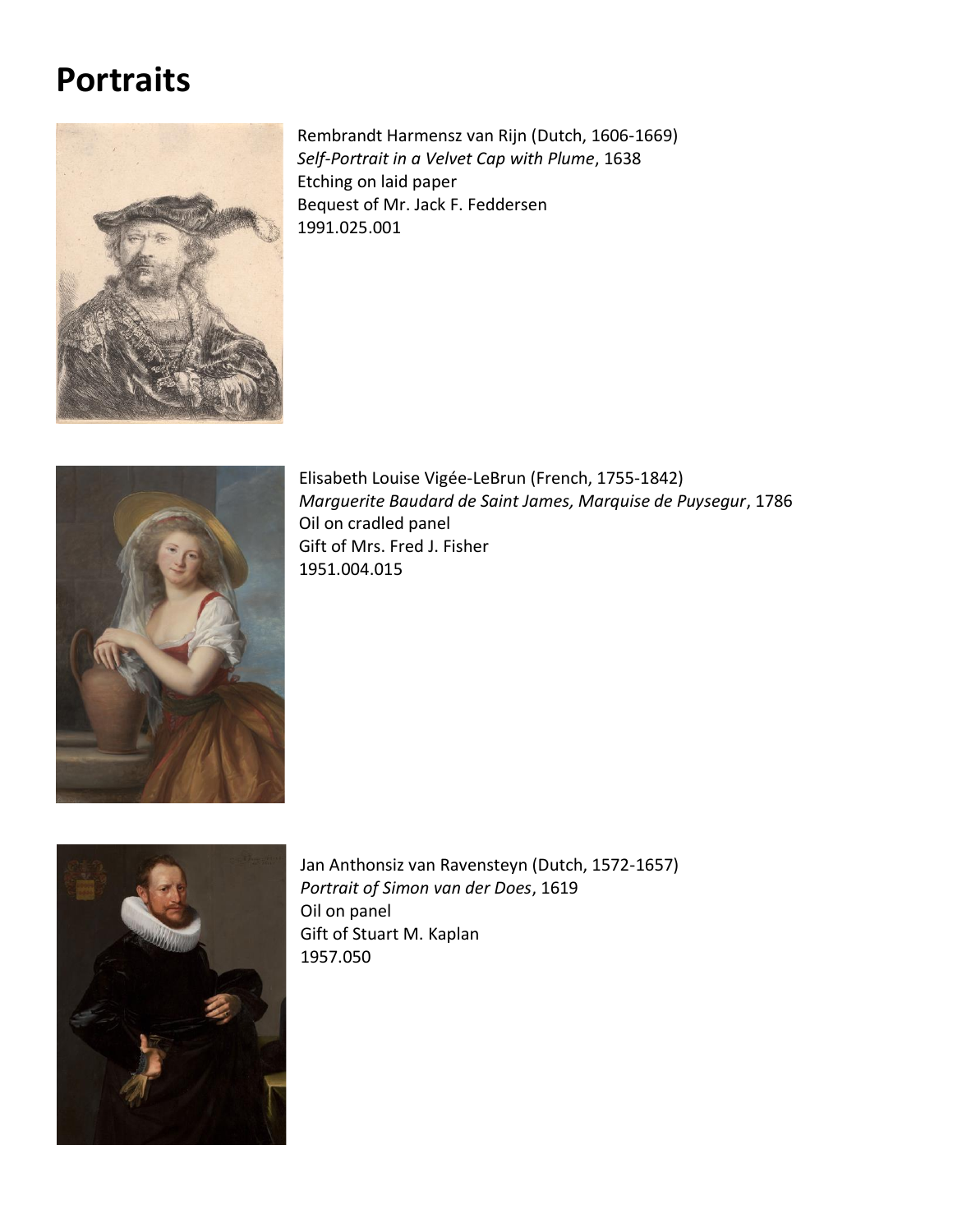

David Siqueiros (Mexican, 1896-1974) *An Indian Prince*, 1900-1958 Oil and Duco on Masonite Gift of Mr. and Mrs. Robert B. Mayer 1958.039



Jean-Baptiste Lemoyne, the Younger (French, 1704-1778) *Noel-Nicolas Coypel*, ca. 1728-1730 Plaster Joyce McMahon Hank Fund 1981.023



Abbott Handerson Thayer (American, 1849-1921) *Self Portrait*, ca. 1989 Oil on canvas Purchased with funds provided by the Lawrence and Alfred Fox Foundation and Edward (ND '50) and Ann Abrams 1998.001